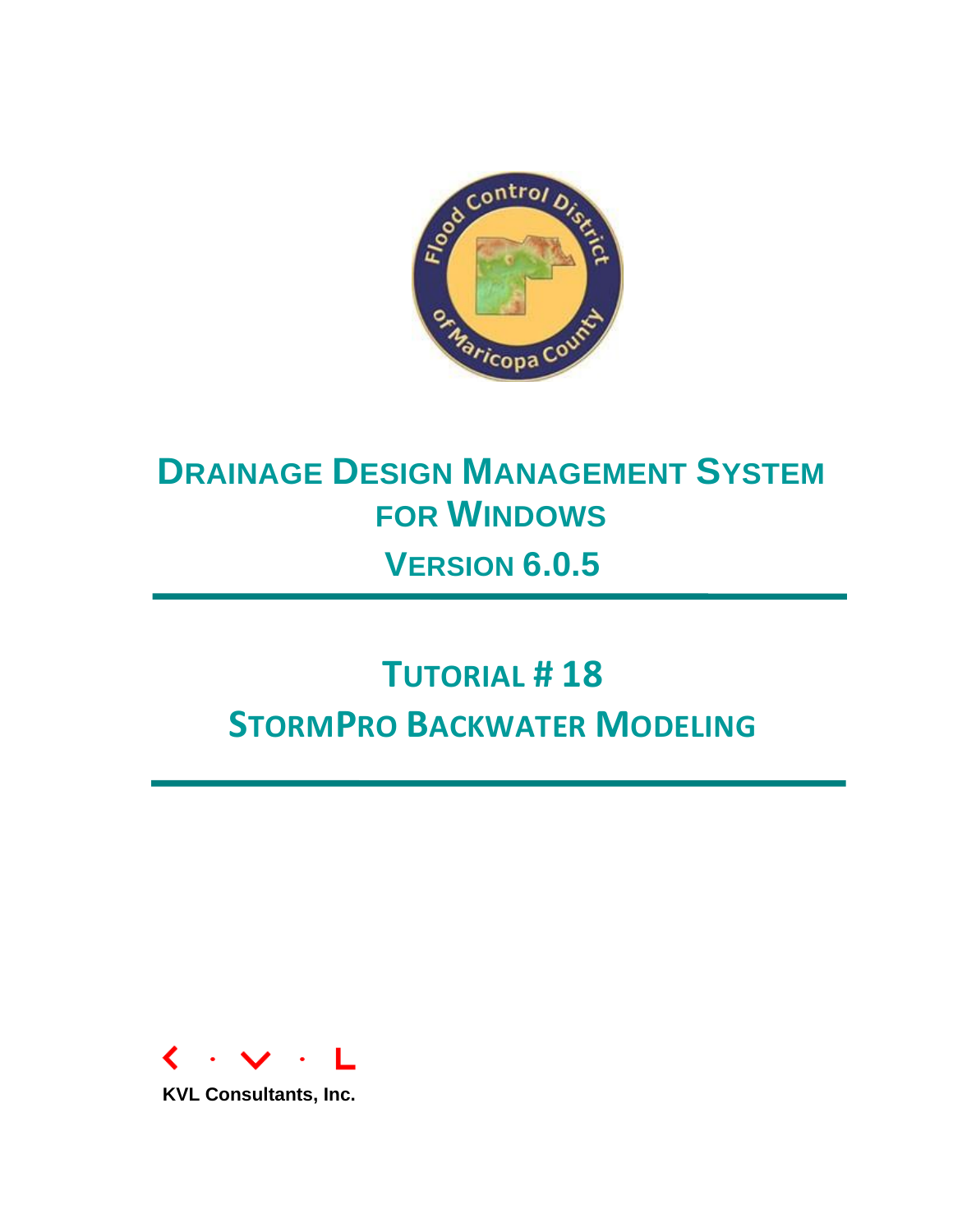*This document contains step-by-step tutorials for the Storm Drainage Hydraulics module of DDMSW for evaluating the hydraulic grade line.* 

## **STORMPRO BACKWATER MODELING**

## **TABLE OF CONTENTS**

| No. Section |  | Page |
|-------------|--|------|
|             |  |      |

| 1.0 |                                                                    |
|-----|--------------------------------------------------------------------|
| 2.0 |                                                                    |
| 3.0 | MODIFY CONVEYANCE FACILITIES (HYDRAULICS > CONVEYANCE FACILITIES)3 |
| 4.0 | ESTABLISH LINE IDS (HYDRAULICS > STORMPRO BACKWATER > LINES) 5     |
| 5.0 | RUN MODEL (HYDRAULICS → STORMPRO BACKWATER → MODEL) 7              |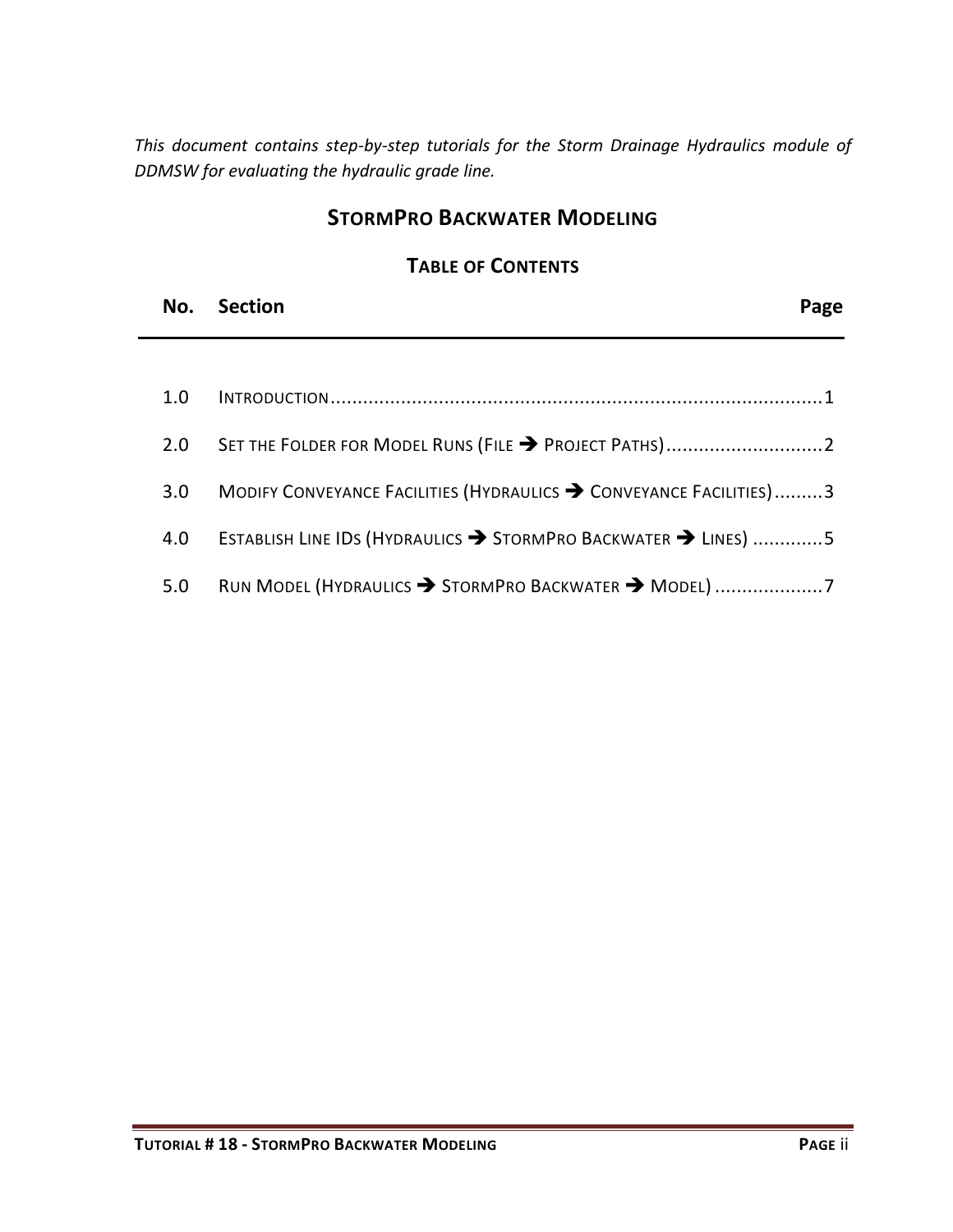# **STORMPRO BACKWATER MODELING**

## **DATE UPDATED: APRIL 20, 2022 TUTORIAL TIME: 30 MINUTES**

## <span id="page-2-0"></span>**1.0 INTRODUCTION**

This tutorial provides a working example (**KVLEXAMPLE7)** in the use of the **STORMPRO** Backwater Model. Prior to developing the backwater model, it was necessary to develop the hydrology for the Rational Method and to enter the data for all the conveyance facilities. The detailed procedures for employing the Rational Method and for analyzing the Conveyance Facilities included in the network were already covered in **TUTORIAL #3 – DEVELOPING A NEW PROJECT USING RATIONAL METHOD. TUTORIAL #18** starts after **TUTORIAL #3** was concluded.

The pecific requirements for running **STORMPRO** using the Pipe Network shown below include:

- 1. Establishing a folder for the model runs
- 2. Modifying the Conveyance Facilities
- 3. Establish the details for the Line IDs
- 4. Run Model



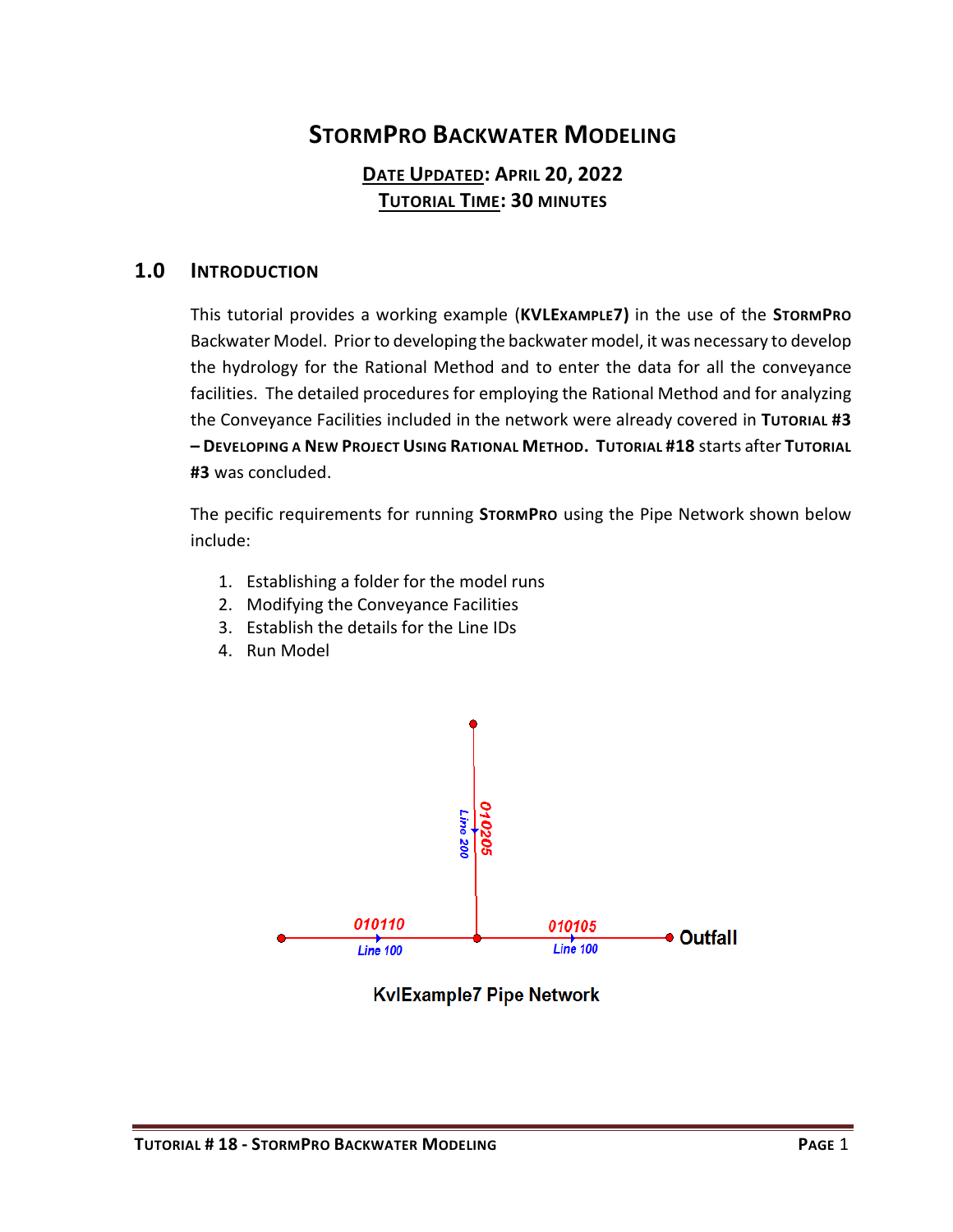# <span id="page-3-0"></span>**2.0 SET THE FOLDER FOR MODEL RUNS (FILE** ➔ **PROJECT PATHS)**

- (1) Start **DDMSW**
- (2) Open the **SELECT PROJECT** form and select the *List* tab (*File* ➔ *Select Project* ➔ *List tab*)
- (3) From the list of **Rational Method** projects**,** select **KVLEXAMPLE7**.
- (4) Create a copy of the project and name it as **V605\_KVLEXAMPLE7**.
- (4) With the new project selected, switch to the *Details* tab. Take note on the project defaults already made and adjust the **Modification Date** to reflect the current Date. Click *Save* to save the changes entered and press *OK* to close the window.

|              | List                                               | <b>Details</b>                                                             |                |                             | Default Table Versions |     |  |  |
|--------------|----------------------------------------------------|----------------------------------------------------------------------------|----------------|-----------------------------|------------------------|-----|--|--|
|              | <b>Project Reference</b>                           |                                                                            |                | <b>Project Defaults</b>     |                        |     |  |  |
|              |                                                    |                                                                            | Model Rational |                             |                        |     |  |  |
| Project ID   | 00151                                              | Reference   V605_KVLEXAMPLE7                                               |                |                             |                        | لنو |  |  |
| <b>Title</b> | StormPro Backwater Modeling                        |                                                                            |                |                             |                        |     |  |  |
| Location     | Maricopa County, Arizona                           |                                                                            |                | Land Use   FCDMC            |                        |     |  |  |
|              | Agency   Flood Control District of Maricopa County |                                                                            |                |                             | Rainfall NOAA14        |     |  |  |
|              | Hydrology and Hydraulics Only                      |                                                                            |                | Roads                       | <b>MCDOT</b>           |     |  |  |
|              | River Mechanics Only                               |                                                                            |                | <b>Inlets</b>               | <b>MAG</b>             |     |  |  |
|              |                                                    |                                                                            |                |                             |                        |     |  |  |
|              |                                                    |                                                                            |                | <b>Min/Max Tc (minutes)</b> |                        |     |  |  |
|              |                                                    |                                                                            |                |                             | Minimum Tc             | 10  |  |  |
|              |                                                    |                                                                            |                |                             | Maximum Tc             | 90  |  |  |
|              |                                                    |                                                                            |                |                             |                        |     |  |  |
|              |                                                    | This tutorial project is set up to showcase the use of StormPRO program    | ۸              |                             |                        |     |  |  |
|              |                                                    | in DDMSW. A previous project that was built using Rational Method          |                |                             |                        |     |  |  |
|              | (KVLExample7) was used.                            |                                                                            |                |                             |                        |     |  |  |
|              |                                                    |                                                                            |                |                             |                        |     |  |  |
|              |                                                    |                                                                            |                |                             |                        |     |  |  |
|              |                                                    |                                                                            |                |                             |                        |     |  |  |
|              | Modification Date 03/29/2022                       | $\overline{\phantom{a}}$<br><b>Olnfo</b><br><b>Update Project Defaults</b> |                | Print<br><b>Delete</b>      | Add                    | OK  |  |  |

(5) Set the **Model Runs Path** of the project (*File* ➔ *Project Paths*) to *C:\FCDMC\DDMSW605\Modlruns\ V605\_KVLEXAMPLE7\*.

| Project Paths          | E<br>$\Box$                                  | æ        |
|------------------------|----------------------------------------------|----------|
|                        |                                              |          |
|                        | Machine ID   FC1W93270707 # CARLOS.CARRIAGA  |          |
| Agency                 | Flood Control District of Maricopa County    |          |
| Project                | StormPro Backwater Modeling                  |          |
| <b>GIS Files Path</b>  |                                              | $\cdots$ |
| <b>Model Runs Path</b> | C:\FCDMC\DDMSW605\MODLRUNS\V605_KVLEXAMPLE7\ | $\cdots$ |
|                        |                                              |          |
|                        | <b>Olnfo</b><br>OK                           |          |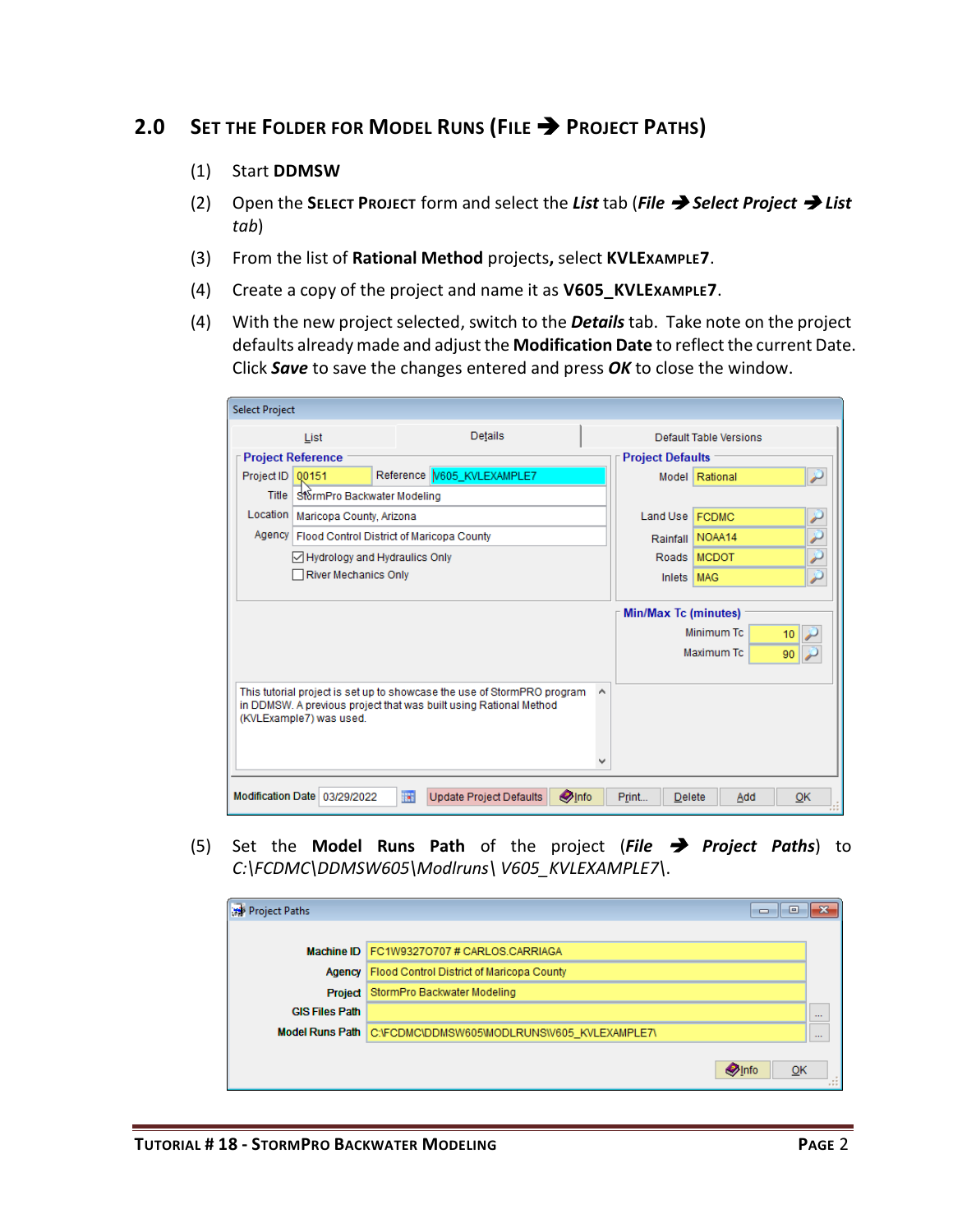## <span id="page-4-0"></span>**3.0 MODIFY CONVEYANCE FACILITIES (HYDRAULICS** ➔ **CONVEYANCE FACILITIES)**

In addition to the data previously entered in **TUTORIAL #3 (DEVELOPING A NEW PROJECT USING RATIONAL METHOD** ) for the Conveyance Facilities, the following additional data needs to be entered:

- **Line ID: STORMPRO** models each line separately starting with the lowest **Line ID.** It is important to enter the **Line ID's** in the order that the model should run. This is to establish the starting water surface elevation for Lines entering another Line. In the above network, all conveyance facilities in the **Main Line** (that goes to an *Outfall*) are labeled **Line ID** *100***.** The upstream Line in this example is labeled **Line ID** *200***.**
- **Sort:** For **STORMPRO** to run correctly, the **Facility ID's** must be sorted in the order from Downstream to Upstream.Use the **Sort** field to force the correct order. This is critical.
- **Outfall:** If a **Facility ID** is an outfall, then check the **Outfall** checkbox. In this case, there are two outfalls. They are **Facility IDs** *010105* and *010205* for **Line IDs** *100* and *200*, respectively.
- **D/S Pipe ID:** If a **Facility ID** enters a downstream Line, then enter the **D/S Pipe ID.** In the case of **Facility ID** *010205* for **Line ID** *200*, enter **Pipe ID** *010105* (of **Line ID** *100*) as the **D/S Pipe ID**.
- **Manholes:** *Enter the number of manholes in each* **Facility ID.**

Screen Captures for **Facility IDs** *010105, 010110* and *010205* are shown below.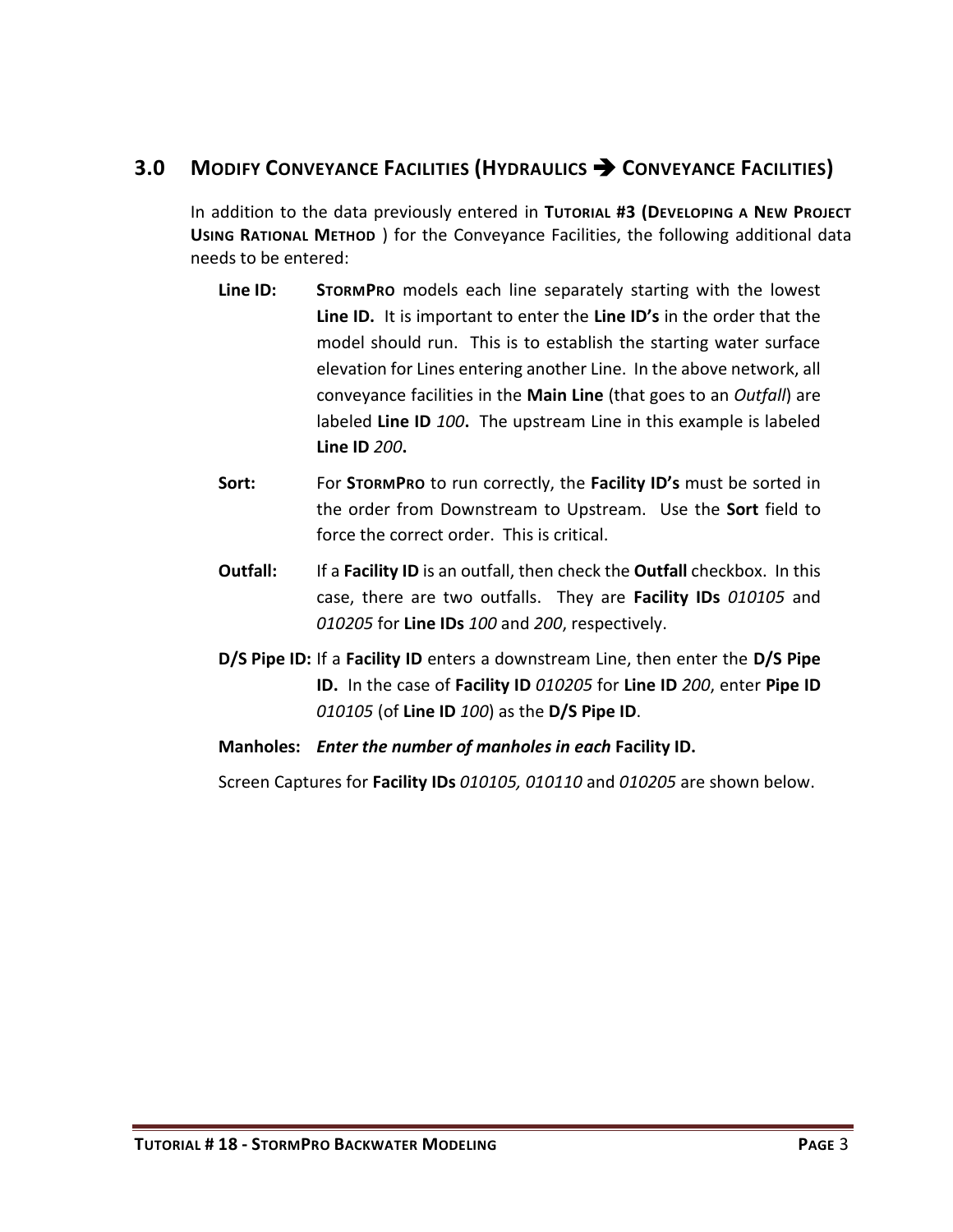## **Facility ID** *010105:*

| Conveyance Facilities - MB: 01<br>$\begin{array}{c c c c c c} \hline \multicolumn{3}{c }{\mathbf{C}} & \multicolumn{3}{c }{\mathbf{S}} & \multicolumn{3}{c }{\mathbf{S}} & \multicolumn{3}{c }{\mathbf{S}} & \multicolumn{3}{c }{\mathbf{S}} & \multicolumn{3}{c }{\mathbf{S}} & \multicolumn{3}{c }{\mathbf{S}} & \multicolumn{3}{c }{\mathbf{S}} & \multicolumn{3}{c }{\mathbf{S}} & \multicolumn{3}{c }{\mathbf{S}} & \multicolumn{3}{c }{\mathbf{S}} & \multicolumn{3}{c }{\mathbf$ |                                  |                         |                |                     |                |                                 |  |  |  |
|-----------------------------------------------------------------------------------------------------------------------------------------------------------------------------------------------------------------------------------------------------------------------------------------------------------------------------------------------------------------------------------------------------------------------------------------------------------------------------------------|----------------------------------|-------------------------|----------------|---------------------|----------------|---------------------------------|--|--|--|
| じ<br>List                                                                                                                                                                                                                                                                                                                                                                                                                                                                               |                                  |                         | <b>Details</b> |                     |                |                                 |  |  |  |
| Click to navigate all records<br>$\overline{\mathbf{D}}$                                                                                                                                                                                                                                                                                                                                                                                                                                | <b>Section Type</b>              |                         |                | <b>Calculations</b> |                |                                 |  |  |  |
| <b>MBID</b><br>01<br>ý.                                                                                                                                                                                                                                                                                                                                                                                                                                                                 | Section Pipe                     | $\checkmark$            |                |                     | Capacity (cfs) | 107.6                           |  |  |  |
| 010105<br><b>Facility ID</b>                                                                                                                                                                                                                                                                                                                                                                                                                                                            | Length (ft)                      | 1323.00                 |                |                     | Slope (ft/ft)  | 0.0030                          |  |  |  |
| 100<br>Line ID                                                                                                                                                                                                                                                                                                                                                                                                                                                                          | Manning's n                      | 0.013<br>لىز            |                |                     | Velocity (fps) | 11.3                            |  |  |  |
| $10 \div$<br>Sort                                                                                                                                                                                                                                                                                                                                                                                                                                                                       | Diameter (in)                    | 54                      |                | Normal Depth (ft)   |                | 4.50                            |  |  |  |
|                                                                                                                                                                                                                                                                                                                                                                                                                                                                                         | No. of Barrels                   | $1 \frac{1}{x}$         |                | Critical Depth (ft) |                | 3.88                            |  |  |  |
| <b>Model Options</b>                                                                                                                                                                                                                                                                                                                                                                                                                                                                    |                                  |                         |                |                     |                |                                 |  |  |  |
| All RP<br>10<br>RP (yrs)                                                                                                                                                                                                                                                                                                                                                                                                                                                                | No of Manholes                   | $1 \left  \div \right $ |                |                     |                | Upstream                        |  |  |  |
| Custom $Q \Box$                                                                                                                                                                                                                                                                                                                                                                                                                                                                         |                                  |                         |                | Q<br>(cfs)          |                | <b>HGL</b><br>(f <sup>t</sup> ) |  |  |  |
| Model Road<br>First Pipe                                                                                                                                                                                                                                                                                                                                                                                                                                                                |                                  |                         | 2Yr            | 94.7                |                | 991.26                          |  |  |  |
| Outfall $\boxed{\smile}$                                                                                                                                                                                                                                                                                                                                                                                                                                                                |                                  |                         | 5 Yr           | 144.9               |                | 995.20                          |  |  |  |
| لز<br>D/S Pipe ID                                                                                                                                                                                                                                                                                                                                                                                                                                                                       |                                  |                         | 10 Yr          | 179.2               |                | 999.30                          |  |  |  |
|                                                                                                                                                                                                                                                                                                                                                                                                                                                                                         | Comments                         |                         | 25 Yr          | 253.6               |                | 1010.6                          |  |  |  |
| <b>Elevations</b>                                                                                                                                                                                                                                                                                                                                                                                                                                                                       |                                  | ۸                       | 50 Yr          | 318.8               |                | 1023.5                          |  |  |  |
| U/S(ft)<br>D/S(f)<br>993.00<br>Ground<br>988.00                                                                                                                                                                                                                                                                                                                                                                                                                                         |                                  |                         | 100 Yr         | 383.9               |                | 1043.8                          |  |  |  |
| Invert<br>988.00<br>984.00                                                                                                                                                                                                                                                                                                                                                                                                                                                              |                                  |                         |                |                     |                |                                 |  |  |  |
|                                                                                                                                                                                                                                                                                                                                                                                                                                                                                         |                                  | v                       |                |                     |                |                                 |  |  |  |
| <b>Olnfo</b>                                                                                                                                                                                                                                                                                                                                                                                                                                                                            | <b>ReSort</b><br>Print<br>Delete | Add                     | Graph          | <b>MB</b>           | Update         | QK                              |  |  |  |

## **Facility ID** *010110:*

| Conveyance Facilities - MB: 01                           |                     |                                   |                          |                     |                     |                                    | $\begin{array}{c c c c c c} \hline \multicolumn{3}{c }{\mathbf{C}} & \multicolumn{3}{c }{\mathbf{S}} & \multicolumn{3}{c }{\mathbf{X}} \end{array}$ |
|----------------------------------------------------------|---------------------|-----------------------------------|--------------------------|---------------------|---------------------|------------------------------------|-----------------------------------------------------------------------------------------------------------------------------------------------------|
| List                                                     |                     | Details                           |                          |                     |                     |                                    |                                                                                                                                                     |
| ID                                                       | <b>Section Type</b> |                                   |                          | <b>Calculations</b> |                     |                                    |                                                                                                                                                     |
| <b>MBID</b><br>01<br>₽                                   | Section Pipe        |                                   | $\checkmark$             |                     |                     | Capacity (cfs)                     | 55.6                                                                                                                                                |
| 010110<br><b>Facility ID</b>                             | Length (ft)         | 1348.00                           |                          |                     |                     | Slope (ft/ft)                      | 0.0015                                                                                                                                              |
| 100<br>Line ID                                           | Manning's n         | 0.013<br>$\overline{\phantom{a}}$ |                          |                     |                     | Velocity (fps)                     | 5.0                                                                                                                                                 |
| $20 \div$<br>Sort                                        | Diameter (in)       | 48                                |                          |                     | Normal Depth (ft)   |                                    | 4.00                                                                                                                                                |
|                                                          | No. of Barrels      | $1 \frac{1}{2}$                   |                          |                     | Critical Depth (ft) |                                    | 2.40                                                                                                                                                |
| <b>Model Options</b>                                     | Road ID             | <b>MC-RMAR</b>                    | $\overline{\phantom{0}}$ |                     |                     |                                    |                                                                                                                                                     |
| All RP<br>RP (yrs)<br>10 <sub>1</sub><br>Custom $Q \Box$ | No. of Manholes     | $1\left  \div \right $            |                          |                     | Q<br>(cfs)          | Road<br>Depth<br>(f <sup>t</sup> ) | Upstream<br><b>HGL</b><br>(f <sup>t</sup> )                                                                                                         |
| Model Road √<br>First Pipe $\boxdot$                     |                     |                                   |                          | 2Yr                 | 34.4                |                                    | 993.59                                                                                                                                              |
| Outfall $\Box$                                           |                     |                                   |                          | 5 Yr                | 51.8                |                                    | 999.39                                                                                                                                              |
|                                                          |                     |                                   |                          | <b>10 Yr</b>        | 63.0                | 0.55                               | 1005.6                                                                                                                                              |
| <b>Elevations</b>                                        | Comments            |                                   |                          | 25 Yr               | 89.6                | 0.94                               | 1023.3                                                                                                                                              |
| U/S(f)<br>$D/S$ (ft)                                     |                     |                                   | ۸                        | 50 Yr               | 110.6               | 1.08                               | 1043.4                                                                                                                                              |
| 997.00<br>993.00<br>Ground                               |                     |                                   |                          | 100 Yr              | 134.8               | 1.19                               | 1073.0                                                                                                                                              |
| Invert<br>990.00<br>988.00                               |                     |                                   | v                        |                     |                     |                                    |                                                                                                                                                     |
| <b>Olnfo</b>                                             | ReSort<br>Print     | <b>Delete</b><br>Add              | Graph                    |                     | <b>MB</b>           | Update                             | QK                                                                                                                                                  |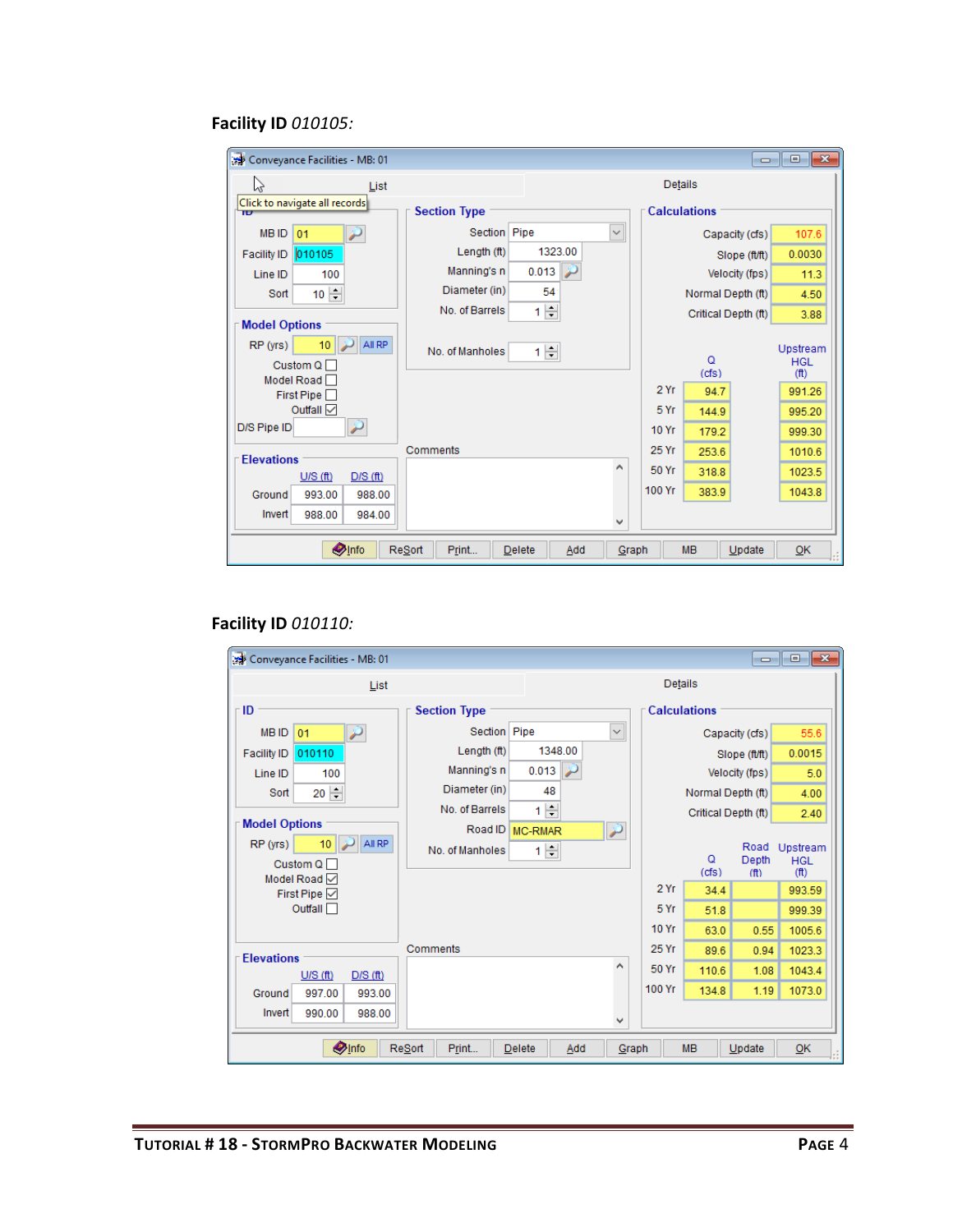#### **Facility ID** *010205:*

| Conveyance Facilities - MB: 01              |                                                                                      |                        |                          |                     |                     |                                     | $\Box$ $\Box$ $\mathbf{x}$                   |
|---------------------------------------------|--------------------------------------------------------------------------------------|------------------------|--------------------------|---------------------|---------------------|-------------------------------------|----------------------------------------------|
| じ<br>List                                   |                                                                                      |                        |                          | Details             |                     |                                     |                                              |
| ID                                          | <b>Section Type</b>                                                                  |                        |                          | <b>Calculations</b> |                     |                                     |                                              |
| <b>MBID</b><br>01<br>لىز                    | Section Pipe                                                                         |                        | $\checkmark$             |                     |                     | Capacity (cfs)                      | 52.2                                         |
| 010205<br><b>Facility ID</b>                | Length (ft)                                                                          | 1318.00                |                          |                     |                     | Slope (ft/ft)                       | 0.0027                                       |
| 200<br>Line ID                              | Manning's n                                                                          | 0.013                  |                          |                     |                     | Velocity (fps)                      | 7.0                                          |
| $30 \div$<br>Sort                           | Diameter (in)                                                                        | 42                     |                          |                     | Normal Depth (ft)   |                                     | 3.50                                         |
|                                             | No. of Barrels                                                                       | ÷<br>1                 |                          |                     | Critical Depth (ft) |                                     | 2.57                                         |
| <b>Model Options</b>                        | Road ID                                                                              | <b>MC-RMAR</b>         | $\overline{\phantom{0}}$ |                     |                     |                                     |                                              |
| All RP<br>10<br>RP (yrs)<br>Custom $Q \Box$ | No. of Manholes                                                                      | $1 \rightleftharpoons$ |                          |                     | Q<br>(cfs)          | Road<br>Depth<br>(f <sup>th</sup> ) | Upstream<br><b>HGL</b><br>(f <sup>th</sup> ) |
| Model Road<br>First Pipe $\boxdot$          |                                                                                      |                        |                          | 2Yr                 | 34.1                |                                     | 994.07                                       |
| Outfall $\boxed{\smile}$                    |                                                                                      |                        |                          | 5 Yr                | 53.3                | 0.27                                | 996.72                                       |
| D/S Pipe ID 010105                          |                                                                                      |                        |                          | 10 Yr               | 66.9                | 0.73                                | 998.87                                       |
| <b>Elevations</b>                           | Comments                                                                             |                        |                          | 25 Yr               | 96.2                | 1.05                                | 1005.1                                       |
| $U/S$ (ft)<br>D/S(f <sub>t</sub> )          |                                                                                      |                        | ۸                        | 50 Yr               | 120.3               | 1.18                                | 1011.9                                       |
| 996.00<br>993.00<br>Ground                  |                                                                                      |                        |                          | 100 Yr              | 144.0               | 1.28                                | 1020.1                                       |
| Invert<br>992.00<br>988.50                  |                                                                                      |                        | v                        |                     |                     |                                     |                                              |
| <b>Olnfo</b>                                | <b>ReSort</b><br>Print<br><b>MB</b><br>OK<br><b>Delete</b><br>Add<br>Graph<br>Update |                        |                          |                     |                     |                                     |                                              |

# <span id="page-6-0"></span>**4.0 ESTABLISH LINE IDS (HYDRAULICS** ➔ **STORMPRO BACKWATER** ➔ **LINES)**

When first going into this form, there will be no data and there will not be an **Add** button. The data for the Lines are established when clicking the **Update** button. In this case a warning will be given that there is no **Downstream ID** for **Line ID** *100* (because it is an **Outfall**). For this **Line ID** *100*, check **Main Line**. It is important to note that if the Conveyance Facilities are modified, then the **STORMPRO** Lines should be updated before running a **STORMPRO** Model.

For a **Main Line**, the **Starting HGL** (Hydraulic Grade Line) for each return period can be entered. If left blank, the model uses the formula *(Dc + D)/2*, where Dc is the critical depth and D is the height of the **Facility ID**.

For Lines that are not a Main Line, a **Starting HGL** can be entered by checking the appropriate **Custom** checkbox for each return period. If left blank, the model establishes the value from the modeled Line that this Line enters.

**Line ID** *100:*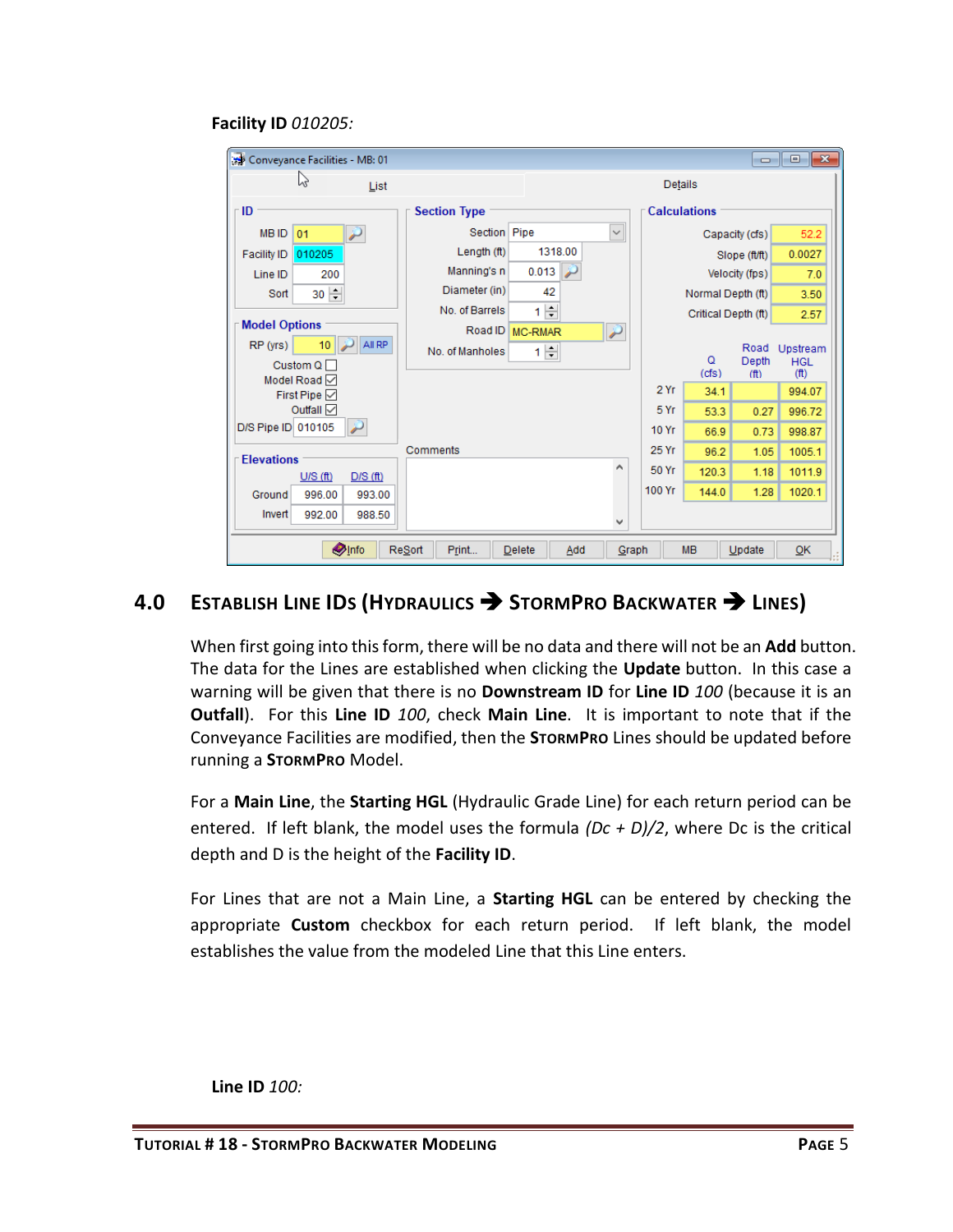|            | StormPro Lines - MB: 01<br>$\begin{array}{c c c c c c} \hline \multicolumn{3}{c }{\mathbf{C}} & \multicolumn{3}{c }{\mathbf{S}} & \multicolumn{3}{c }{\mathbf{S}} & \multicolumn{3}{c }{\mathbf{S}} & \multicolumn{3}{c }{\mathbf{S}} & \multicolumn{3}{c }{\mathbf{S}} & \multicolumn{3}{c }{\mathbf{S}} & \multicolumn{3}{c }{\mathbf{S}} & \multicolumn{3}{c }{\mathbf{S}} & \multicolumn{3}{c }{\mathbf{S}} & \multicolumn{3}{c }{\mathbf{S}} & \multicolumn{3}{c }{\mathbf$ |                  |        |        |               |        |                                    |       |                                                                |  |
|------------|----------------------------------------------------------------------------------------------------------------------------------------------------------------------------------------------------------------------------------------------------------------------------------------------------------------------------------------------------------------------------------------------------------------------------------------------------------------------------------|------------------|--------|--------|---------------|--------|------------------------------------|-------|----------------------------------------------------------------|--|
|            | <b>Main Line</b>                                                                                                                                                                                                                                                                                                                                                                                                                                                                 |                  |        |        |               |        |                                    |       |                                                                |  |
| Line<br>ID | Downstream Starting Starting Starting Starting Starting Starting A<br>ID                                                                                                                                                                                                                                                                                                                                                                                                         | HGL <sub>2</sub> |        |        |               |        | HGL 5 HGL 10 HGL 25 HGL 50 HGL 100 |       | Major Basin ID 01                                              |  |
| 100        | OUTFALL                                                                                                                                                                                                                                                                                                                                                                                                                                                                          |                  |        |        |               |        |                                    |       | Line ID<br>100                                                 |  |
| 200        | 010105                                                                                                                                                                                                                                                                                                                                                                                                                                                                           | 991.26           | 993.00 | 993.00 | 993.00        | 993.00 | 993.00                             |       |                                                                |  |
|            |                                                                                                                                                                                                                                                                                                                                                                                                                                                                                  |                  |        |        |               |        |                                    |       | Main Line $\boxdot$<br><b>Starting HGL</b><br>2 Year<br>5 Year |  |
|            |                                                                                                                                                                                                                                                                                                                                                                                                                                                                                  |                  |        |        |               |        |                                    |       | 10 Year<br>25 Year                                             |  |
|            |                                                                                                                                                                                                                                                                                                                                                                                                                                                                                  |                  |        |        |               |        |                                    |       | 50 Year                                                        |  |
|            |                                                                                                                                                                                                                                                                                                                                                                                                                                                                                  |                  |        |        |               |        |                                    |       | 100 Year                                                       |  |
|            |                                                                                                                                                                                                                                                                                                                                                                                                                                                                                  |                  |        |        |               |        |                                    |       | Design                                                         |  |
|            |                                                                                                                                                                                                                                                                                                                                                                                                                                                                                  |                  |        |        |               |        |                                    |       |                                                                |  |
|            |                                                                                                                                                                                                                                                                                                                                                                                                                                                                                  |                  |        |        |               |        |                                    | ٧     |                                                                |  |
| $\,<$      |                                                                                                                                                                                                                                                                                                                                                                                                                                                                                  |                  |        |        |               |        | $\rightarrow$                      |       |                                                                |  |
|            |                                                                                                                                                                                                                                                                                                                                                                                                                                                                                  |                  |        |        | <b>O</b> Info |        | <b>Tutorial</b>                    | Print | <b>Major Basins</b><br>QK<br>Update<br>53                      |  |

#### **Line ID** *200:*

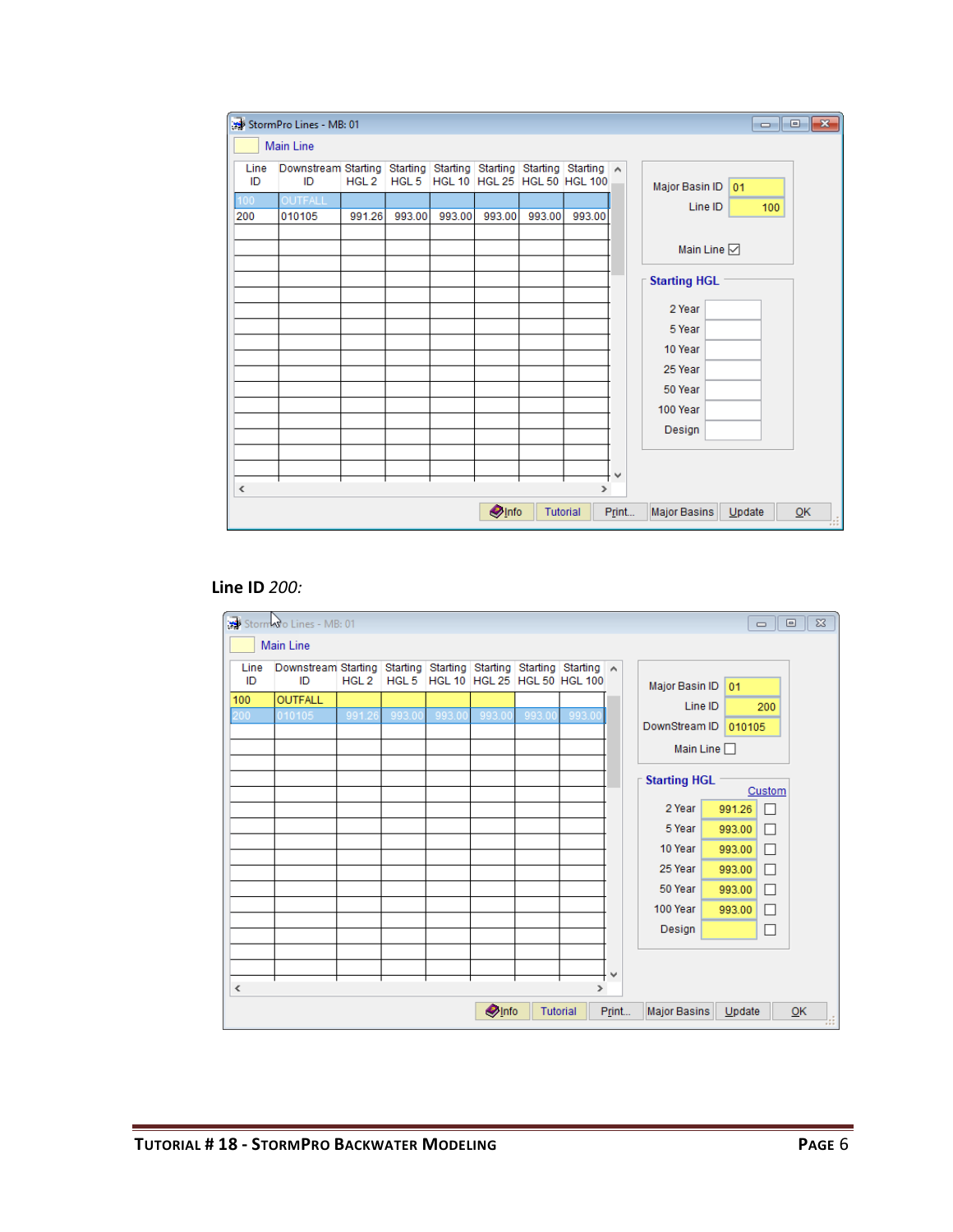These are the screenshots for the two Lines **(Line ID** *100* and **Line ID** *200*) where the Starting HGL are automatically loaded from analysis results.

# <span id="page-8-0"></span>**5.0 RUN MODEL (HYDRAULICS** ➔ **STORMPRO BACKWATER** ➔ **MODEL)**

On the **RUN STORMPRO MODEL** form (*Hydraulics* ➔ *StormPro Backwater*➔ *Model*), click the **Run Model** button.

| じ | Run StormPro Model - MB: 01                                                                                             |                                                                                | $\Sigma$<br>▣                                  |
|---|-------------------------------------------------------------------------------------------------------------------------|--------------------------------------------------------------------------------|------------------------------------------------|
|   | <b>Return Period</b><br>12 Year<br>$\boxdot$ 5 Year<br>☑ 10 Year<br>$\sqrt{25}$ Year<br>$\boxdot$ 50 Year<br>◯ 100 Year | <b>Options</b><br>All Lines [기<br>Line ID<br>100<br>Delete All Prior Results ☑ | <b>Error File</b><br>Output File<br>Input File |
|   | <b>O</b> Info<br>Manual                                                                                                 | <b>Tutorial</b><br><b>Results</b>                                              | <b>Run Model</b><br>OK<br>$\mathbf{r}$         |

Options when running a **STORMPRO** Model include **Return Period**, **Line ID** and **Delete Prior Results**. If **All Lines** check box is checked, then **STORMPRO** will model all the selected return periods for **Line** *100* then model all the selected return periods for **Line** *200* (in that order).

Click *Save* to accept the analysis settings entered on the form and click *Run Model* to execute the model. Click *Yes* to continue.

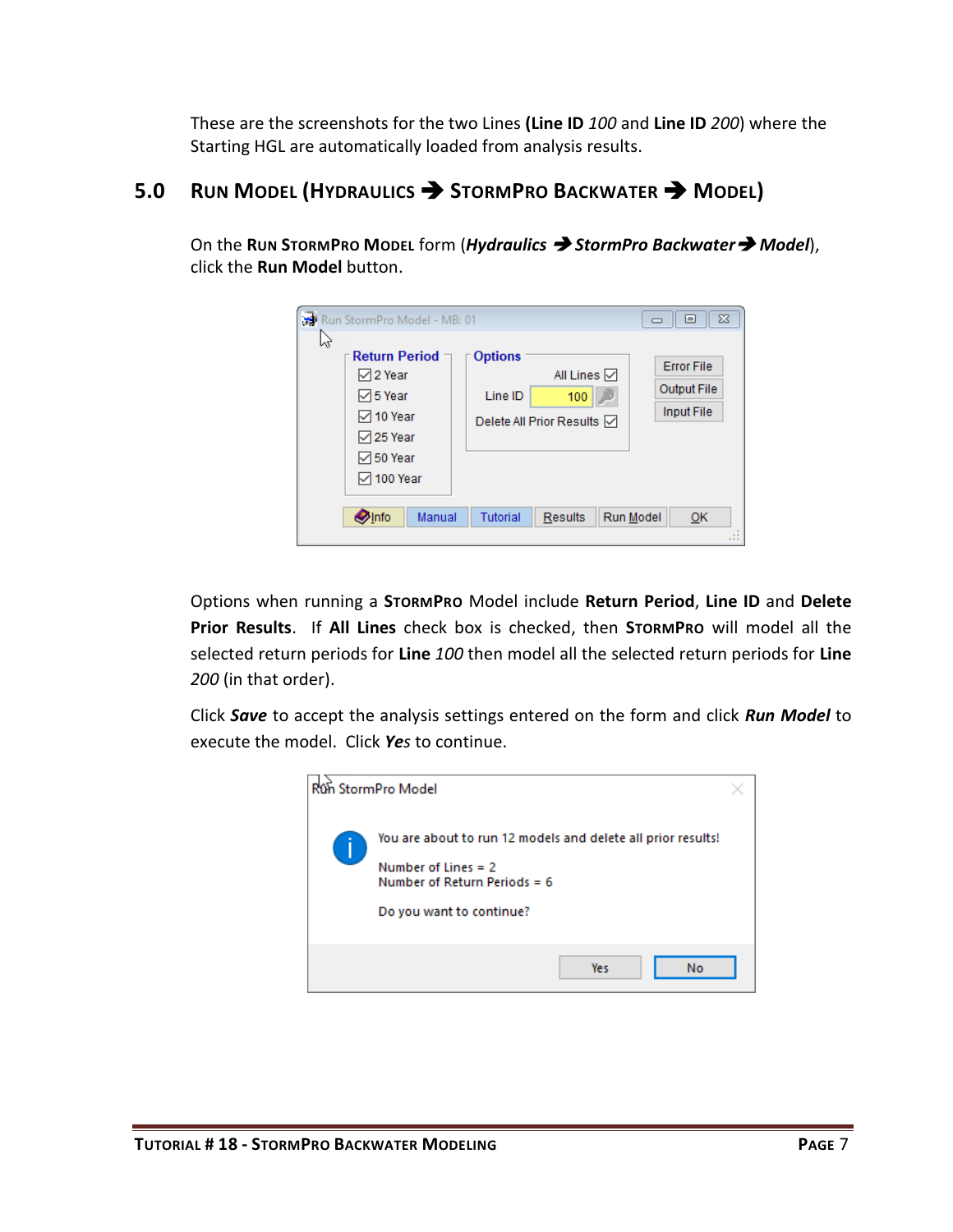After successful model run, click *Results* to view the analysis results.

|                   | $\begin{array}{c c c c c c} \hline \multicolumn{3}{c }{\mathbf{C}} & \multicolumn{3}{c }{\mathbf{S}} & \multicolumn{3}{c }{\mathbf{X}} \end{array}$<br>StormPro Results - MB: 01 |        |              |                |       |          |        |            |                  |               |   |
|-------------------|----------------------------------------------------------------------------------------------------------------------------------------------------------------------------------|--------|--------------|----------------|-------|----------|--------|------------|------------------|---------------|---|
|                   |                                                                                                                                                                                  |        | List         |                |       |          |        | Details    |                  |               |   |
|                   | <b>Equivalent Box Section</b>                                                                                                                                                    |        |              |                |       |          |        |            |                  |               |   |
| Line ID           | <b>RP</b>                                                                                                                                                                        | ID     | Size         | <b>Station</b> | Flow  | Velocity | Inv    | <b>HGL</b> | <b>GE</b>        | HGL>GE A      |   |
| 100               | 10                                                                                                                                                                               | 010105 | Dia Pipe     | 0.00           | 179   | 12.2     | 984.0  | 987.       | 988.0            |               |   |
|                   | 10                                                                                                                                                                               | 010105 | 54" Dia Pipe | 8.98           | 179.2 | 11.72    | 984.03 | 988.16     | 988.03           | 0.13          |   |
| $\frac{100}{100}$ | 10                                                                                                                                                                               | 010105 | 54" Dia Pipe | 53.04          | 179.2 | 11.27    | 984.16 | 988.66     | 988.20           | 0.46          |   |
| 100               | 10                                                                                                                                                                               | 010105 | 54" Dia Pipe | 1323.00        | 179.2 | 11.27    | 988.00 | 999.30     | 993.00           | 6.30          |   |
| 100               | 10                                                                                                                                                                               | 010110 | 48" Dia Pipe | 1328.00        | 63.0  | 5.01     | 988.00 | 1003.05    | 993.01           | 10.04         |   |
| 100               | 10                                                                                                                                                                               | 010110 | 48" Dia Pipe | 2671.00        | 63.0  | 5.01     | 990.00 | 1005.65    | 997.00           | 8.65          |   |
|                   |                                                                                                                                                                                  |        |              |                |       |          |        |            |                  |               |   |
|                   |                                                                                                                                                                                  |        |              |                |       |          |        |            |                  |               |   |
|                   |                                                                                                                                                                                  |        |              |                |       |          |        |            |                  |               |   |
|                   |                                                                                                                                                                                  |        |              |                |       |          |        |            |                  |               |   |
|                   |                                                                                                                                                                                  |        |              |                |       |          |        |            |                  |               |   |
|                   |                                                                                                                                                                                  |        |              |                |       |          |        |            |                  |               |   |
|                   |                                                                                                                                                                                  |        |              |                |       |          |        |            |                  |               |   |
|                   |                                                                                                                                                                                  |        |              |                |       |          |        |            |                  |               |   |
|                   |                                                                                                                                                                                  |        |              |                |       |          |        |            |                  |               |   |
| $\checkmark$      |                                                                                                                                                                                  |        |              |                |       |          |        |            |                  | $\rightarrow$ | v |
|                   |                                                                                                                                                                                  |        |              |                |       |          |        |            |                  |               |   |
|                   |                                                                                                                                                                                  |        |              |                |       |          |        |            |                  |               |   |
|                   |                                                                                                                                                                                  |        |              | <b>O</b> Info  | O     | Print    | Graph  | View       | $M\underline{B}$ | QK            | 넒 |

Click *Graph* to view the graph of the model results.

## HGL and EGL generated for **Line ID** *100*:

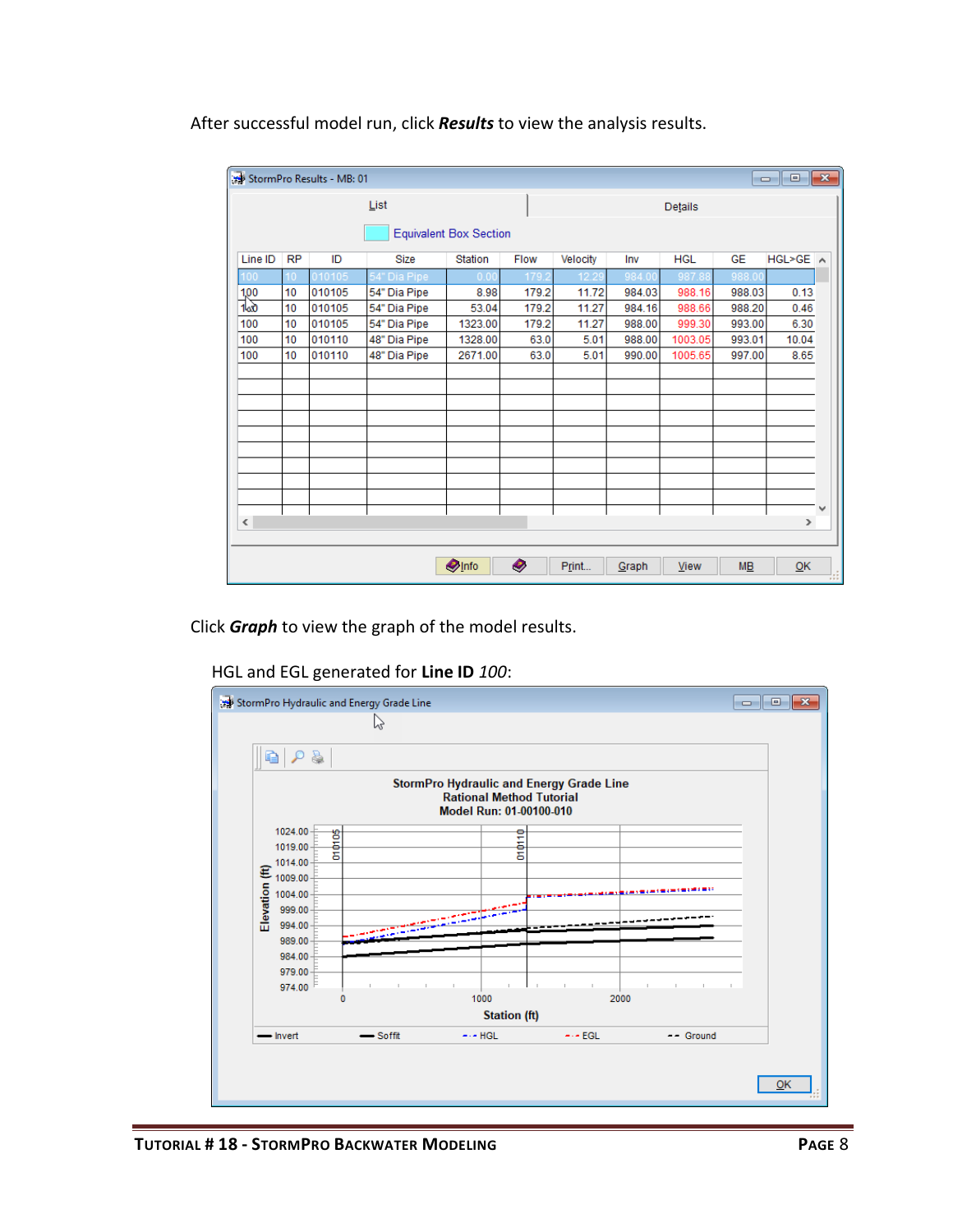To view another line and/or return period, click the **View** button.

| <b>Model View</b>    |                 |    |
|----------------------|-----------------|----|
| <b>View Option</b>   |                 |    |
| Line ID              | 100             |    |
| <b>Return Period</b> | 10              |    |
| File Type   Results  |                 |    |
| Graph EGL <b>M</b>   |                 |    |
|                      | $\bigcirc$ Info | ОΚ |

Options include selecting the **Line ID**, **Return Period**, **File Type** and an option to graph the Energy Grade Line (**Graph EGL**). When selecting a **File Type** the following options are available:

*Results* will select the data from the **STORMPRO RESULTS** filtered for the selected *Line ID* and *Return Period*.

*HGL>GE* will select the data from the **STORMPRO RESULTS** filtered for the selected *Line ID*, *Return Period* and sections where the hydraulic grade line is above the ground elevation.

*Input, Output* or *Warning* will open the model Input, Output and Warning files, respectively (See below for examples of the Input File, Output File, and Warning File).

#### **INPUT FILE:**

|                                                                                                                   | 图 \FCDMC\DDMSW605\MODLRUNS\V605_KVLEXAMPLE7\01-00100-010.SPI                                |                                                                                                                                                        |       |                |      |          |                |                                      |
|-------------------------------------------------------------------------------------------------------------------|---------------------------------------------------------------------------------------------|--------------------------------------------------------------------------------------------------------------------------------------------------------|-------|----------------|------|----------|----------------|--------------------------------------|
| <b>UD</b><br>T <sub>1</sub><br>T <sub>2</sub><br>T <sub>3</sub><br><b>SO</b><br>R.<br><b>JX</b><br>R<br><b>SH</b> | 0.00984.002<br>1323.00 988.00 2<br>1328.00 988.00 1 2<br>2671.00 990.00 1<br>2671.00 990.00 | Flood Control District of Maricopa County<br>File: 01-00100-010.SPI<br>Major Basin: 01 - Line ID: 100 - RP: 10<br>.013<br>.000<br>.013<br>$\mathbf{1}$ | 116.2 | 988.00<br>0.00 | 90.0 | 1.<br>1. | 0.000<br>0.000 |                                      |
| <b>CD</b><br><b>CD</b><br>Q                                                                                       | 4<br>1.<br>$\overline{2}$<br>4<br>63.0                                                      | 4.00<br>4.50                                                                                                                                           |       |                |      |          |                |                                      |
| $\langle$                                                                                                         |                                                                                             |                                                                                                                                                        |       |                |      |          |                | $\checkmark$<br>$\rightarrow$<br>al. |